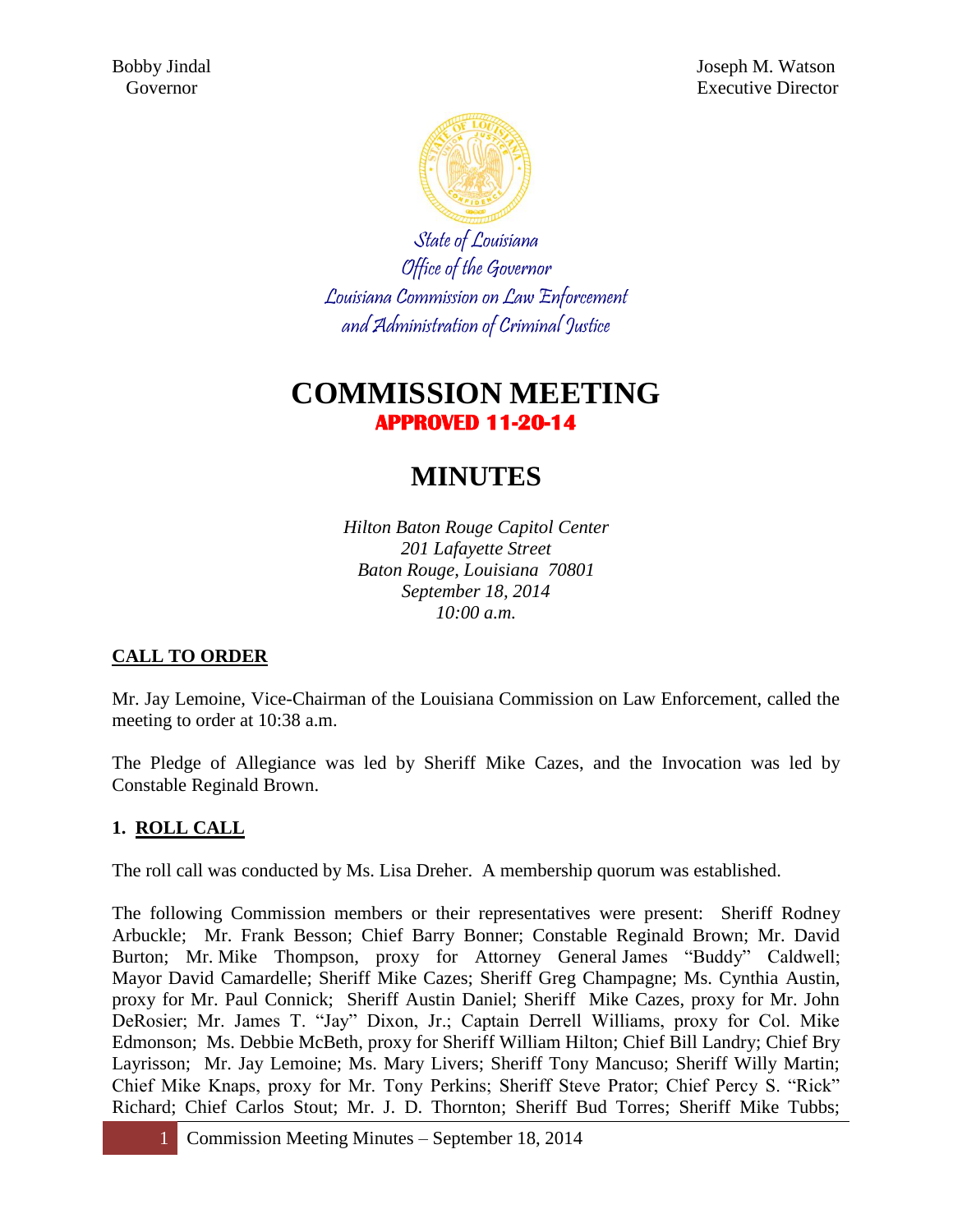Sheriff Mike Waguespack; Mr. David Burton, proxy for Mr. J. Reed Walters; Mr. Joey Watson; Judge Mitchell Theriot, proxy for Chief Judge Vanessa Whipple; Judge Laurie White; Lt. Col.Paul Robert, proxy for Sheriff Jeff Wiley; and Captain Patrick Yoes.

LCLE Staff who were present included: Mr. Joey Watson, Mr. Robert Mehrtens, Ms. Lisa Dreher, Ms. Rutha Chatwood, Ms. Linda Gauthier, Ms. Rebekah Taylor, Mr. Bob Wertz, Mr. James Franklin, Ms. Martha Addison, Ms. Marjory Patterson, Mr. Bob Wertz, Ms. Rebekah Taylor, Ms. Erica Johnson, Ms. Keegan Larisey, and Ms. Melanie Vick.

#### **II. ANNOUNCEMENT OF NEW COMMISSION MEMBERS**

Mr. Jay Lemoine, Vice-Chairman, announced the following recently-appointed Commission members: Mayor David Camardelle, President of the Louisiana Municipal Association; and Chief Scott Ford, President of the Louisiana Association of Chiefs of Police.

#### **III. ADOPTION OF AGENDA**

Mr. Jay Lemoine, Vice-Chairman, called for a motion to adopt the agenda. A motion was made by Constable Reginald Brown, seconded by Chief Bry Layrisson, and motion passed.

#### **IV. CONSIDERATION OF MINUTES**

Mr. Jay Lemoine, Vice-Chairman, called for a motion to approve the minutes from the meeting held on May 22, 2014. A motion was made by Sheriff Rodney Arbuckle, seconded by Constable Reginald Brown, and motion passed.

#### **V. OLD BUSINESS**

#### **A. Report of the Priorities Committee**

Mr. Joey Watson reported that the Priorities Committee met via teleconference at 10:00 a.m. on September 4, 2014. A membership quorum was present. The Committee approved the minutes from the meeting held on May 22, 2014, and recommends approval of all applications, allocations, proposed increases, sole source proposals, and waiver requests of the 48-month limitation rule, as presented.

This concludes the report of the Priorities Committee.

Mr. Jay Lemoine, Vice-Chairman, called for a motion to accept the report. A motion was made by Constable Reginald Brown and seconded by Sheriff Mike Cazes. The motion carried.

#### **B. Report of the Victim Services Advisory Committee**

Chief Deputy Gary Guillory, Board Chairman, reported that the Victim Services Advisory Committee met at the Hilton Baton Rouge Capitol Center at 1:00 p.m. on Wednesday, September 17, 2014. A membership quorum was present.

2 Commission Meeting Minutes – September 18, 2014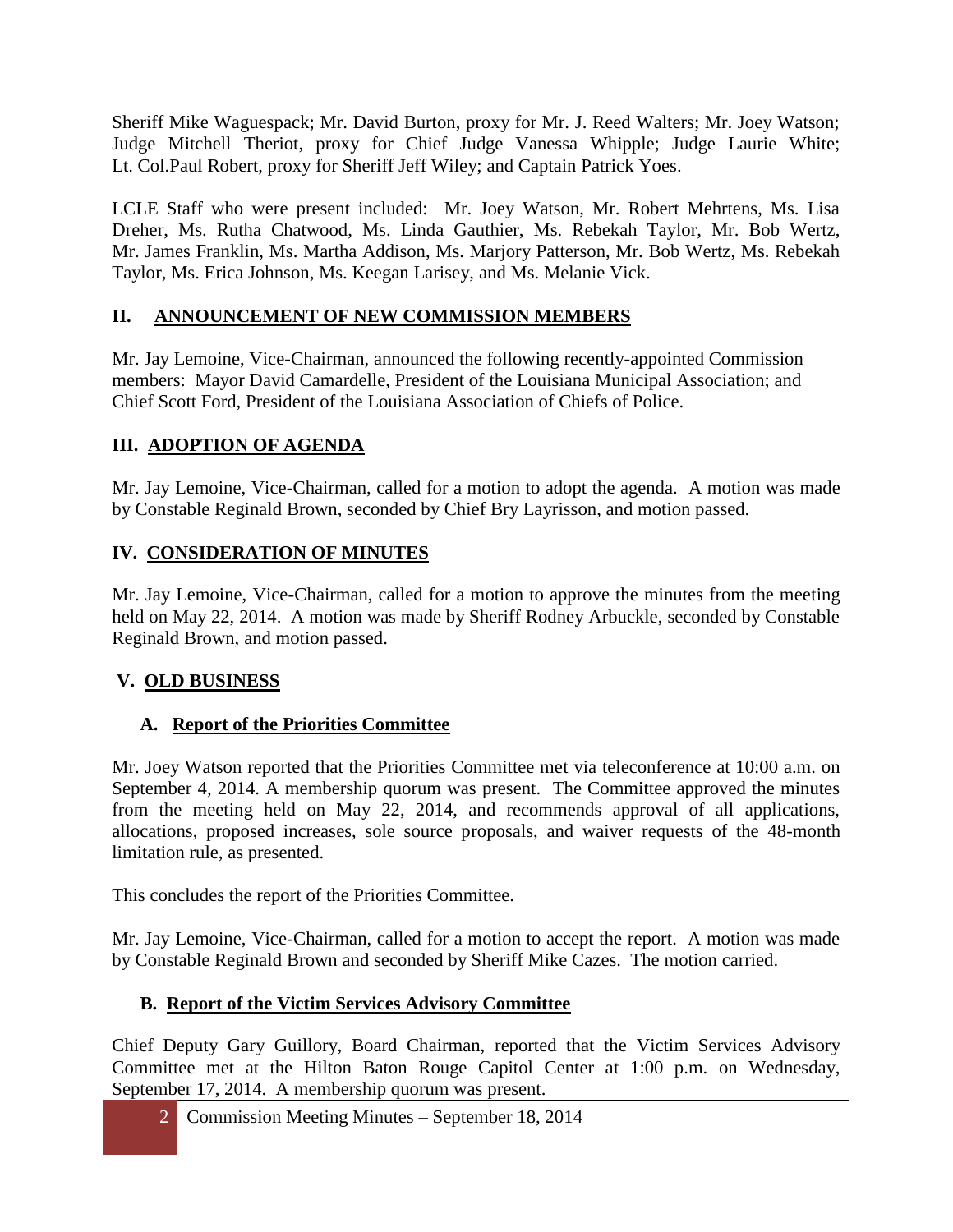Chief Deputy Gary Guillory, Board Chairman, called upon Ms. Rutha Chatwood, Federal Programs Manager, to present the Committee's recommendations.

Ms. Chatwood reported that the Committee recommends approval of the following:

- One allocation for FY 2012 STOP funds in the amount of \$14,835;
- Seven allocations for FY 2013 STOP funds in the amount of \$238,923;
- Three allocations for FY 2012 VOCA funds in the amount of \$35,457;
- A total of 23 allocations for FY 2013 VOCA funds in the amount of \$1,220,772;
- Two increases for FY 2012 STOP funds in the amount of \$22,594;
- One increase for FY 2013 STOP funds in the amount of \$30,654;
	- Increase for No. 1108 Natchitoches, City of (Page  $12$  Increases Ballot) in the amount of \$1,803 was incorrect on the ballot in error. The correct amount should be \$1,673.
	- Increase for No. 1905 Natchitoches, City of (Page  $12$  Increases Ballot) in the amount of \$1,807 was added to the ballot in error. Please withdraw this increase from the ballot.
- Two increases for FY 2012 VOCA funds in the amount of \$10,034;

The Committee recommends approval of the following applications with *special conditions*:

- One application for FY 2012 STOP funds in the amount of \$14,835;
- A total of 14 applications for FY 2013 STOP funds in the amount of \$310,049;
	- Two FY 2013 applications were tabled (Nos. 1929  $&$  1930; Pages 1 and 2)
- Four applications for FY 2012 VOCA funds in the amount of \$42,457;
	- Application No. 1932 (Page 1): Federal amount of \$4,709 was indicated on the summary sheet. The correct federal amount is \$18,835. There were no changes on the ballot.
- Three applications for FY 2013 VOCA funds in the amount of \$23,177;

This concludes the Victim Services Advisory Committee Report.

Mr. Jay Lemoine, Vice-Chairman, called for a motion to accept the report. A motion was made by Sheriff Rodney Arbuckle and seconded by Chief Scott Ford. The motion passed.

## **C. Report of the Drug Control and Violent Crime Policy Board**

The Drug Control and Violent Crime Policy Board met at the Hilton Baton Rouge Capitol Center at 11:00 a.m. on Wednesday, September 17, 2014. A membership quorum was present. The Board recommends approval of the following:

- Five FY-2012 allocations totaling \$35,385;
- One FY 2014 PREA allocation in the amount of \$79,547;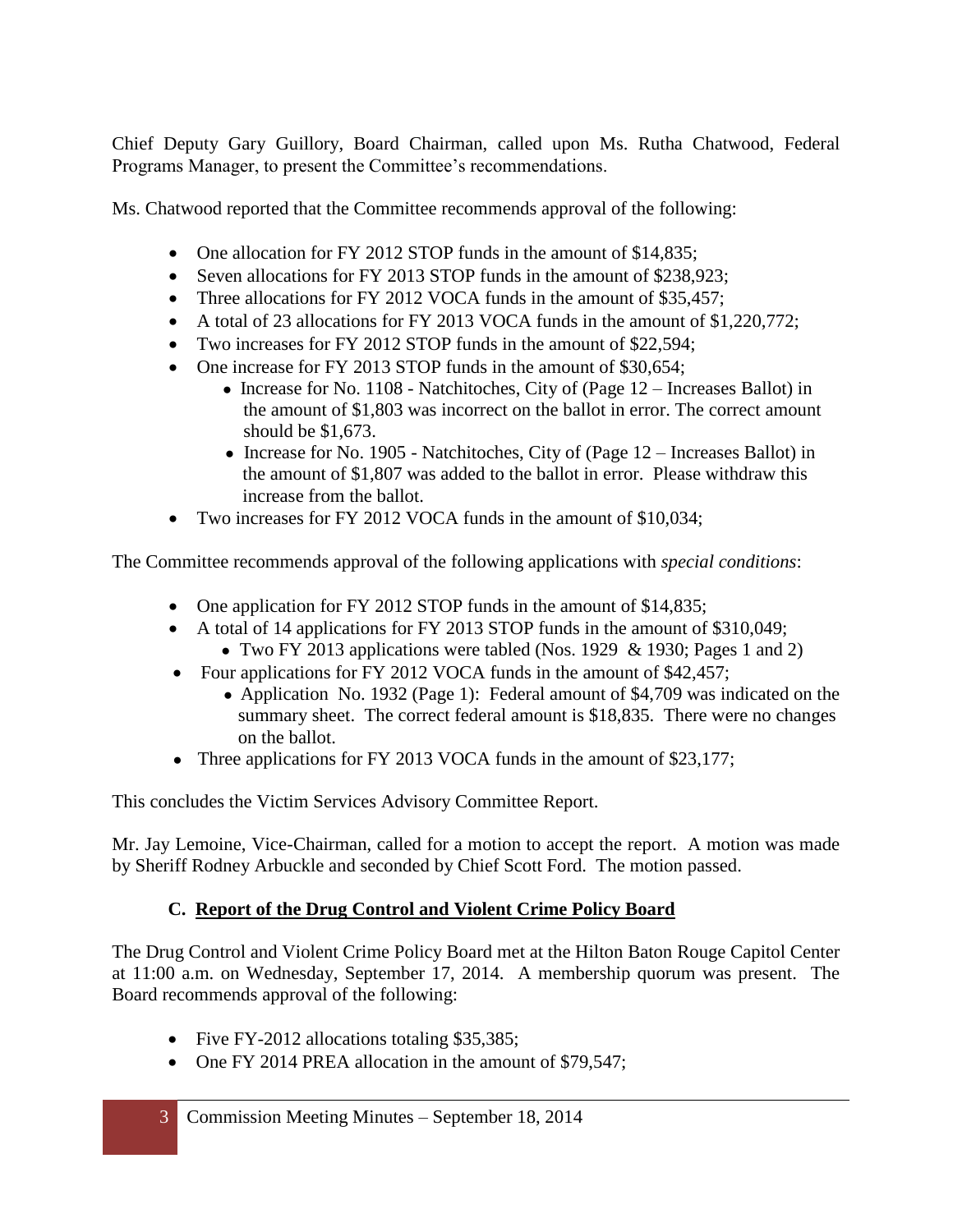- One sole source request for the purchase of Audio Video equipment and Software from Thibodaux, City of (Police Department);
- One FY 2011 increase of up to \$2,500 for LCLE's Criminal Records Improvement project;
- One 48-month limit waiver request (East Feliciana Parish Sheriff's Office);
- A total of 15 non-confidential applications totaling \$702,476;
- One Confidential Application totaling \$20,530;

The Board announced receiving the Byrne FY 2014 PREA Award in the amount of \$79,547.

This concludes the Drug Control and Violent Crime Policy Board Report.

Mr. Jay Lemoine, Vice-Chairman, called for a motion to accept the report. A motion was made by Sheriff Bud Torres and seconded by Sheriff Greg Champagne. The motion passed.

## **D. Report of the Juvenile Justice and Delinquency Prevention (JJDP) Advisory Board**

Chairman Chief Bill Landry reported that the JJDP Advisory Board met at the Hilton Baton Rouge Capitol Center at 1:00 p.m. on Wednesday, September 17, 2014. A quorum was present. The Board recommends approval of the following:

- One allocation for FY 2013 Title II (JJDP) funds in the amount of \$20,515;
- One increase for FY 2011 JABG funds in the amount of \$1,600;
- One application for FY 2012 Title II (JJDP) funds in the amount of \$1,888 with *special conditions;*
- Three applications for FY 2013 Title II (JJDP) funds in the amount of \$67,252 with *special conditions*;
	- Application No. 1888 to be returned; clarification of project goals requested.

This concludes the Juvenile Justice and Delinquency Prevention Advisory Board Report.

Mr. Jay Lemoine, Vice-Chairman, called for a motion to accept the report. A motion was made by Chief Carlos Stout, seconded by Chief Bry Layrisson, and motion passed.

## **E. Report of the Drug Abuse Resistance Education (D.A.R.E.) Advisory Board**

Sheriff Mike Stone, Board Chairman, reported that the Drug Abuse Resistance Education (D.A.R.E.) Advisory Board met at the Hilton Baton Rouge Capitol Center at 2:30 p.m. on Wednesday, September 17, 2014. A membership quorum was present.

The Board recommends approval of 80 state-funded grant applications, with the understanding that reductions will be made to the grants based on the available D.A.R.E. budget. These grant applications will be awarded to 23 police departments, one city constable's office, 54 parish sheriff's offices, and two D.A.R.E. training centers.